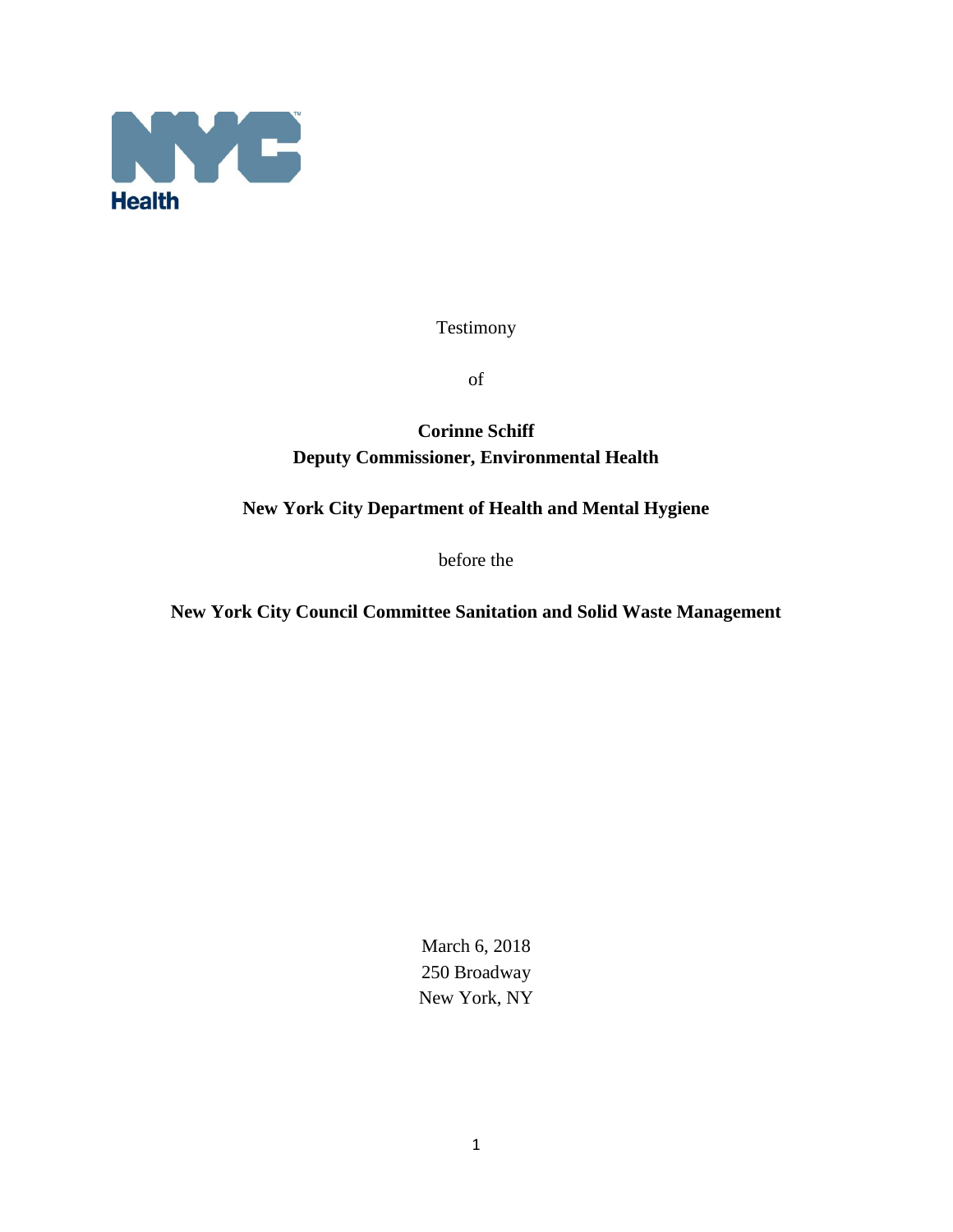Good morning Chairperson Reynoso and members of the Committee on Sanitation and Solid Waste Management. I am Corinne Schiff, Deputy Commissioner for Environmental Health at the New York City Department of Health and Mental Hygiene. On behalf of Commissioner Bassett, thank you for the opportunity to testify on the Mayor's Neighborhood Rat Reduction Initiative.

In July 2017, Mayor de Blasio announced a \$32 million, multi-agency effort to reduce the rat population in neighborhoods with the highest burden of rat activity. The Initiative builds on decades of rat control work at the Health Department and relies on evidence-based practices to target the most infested areas of the city.

Rats thrive when they have ready access to food and water, a place to live and effective transportation routes. That means that reducing the rat population requires managing garbage, eliminating nesting areas and repairing cracks and holes in sidewalks and buildings. Safe, targeted baiting is the final piece of an effective integrated pest management program, known as IPM. Rats do not observe the property lines we've created or distinguish between public and private ownership. Nor do they operate during business hours. We all know rats come out at night. To be successful, then, everyone in a neighborhood must work together, across our usual boundaries and in times and places that matter most to rats.

The Department's approach to rat control is multi-pronged and data-driven. In our "rat indexing" program, inspectors walk block by block to check every property for signs of rats and conditions conducive to rats. We also inspect properties in response to complaints. When rat signs or rat conditions are observed, property owners receive Commissioner's Orders requiring them to remediate and, if they fail to comply, are issued violations subject to fines. Our licensed pest management professionals conduct exterminations, and in our Rodent Academy, we offer

2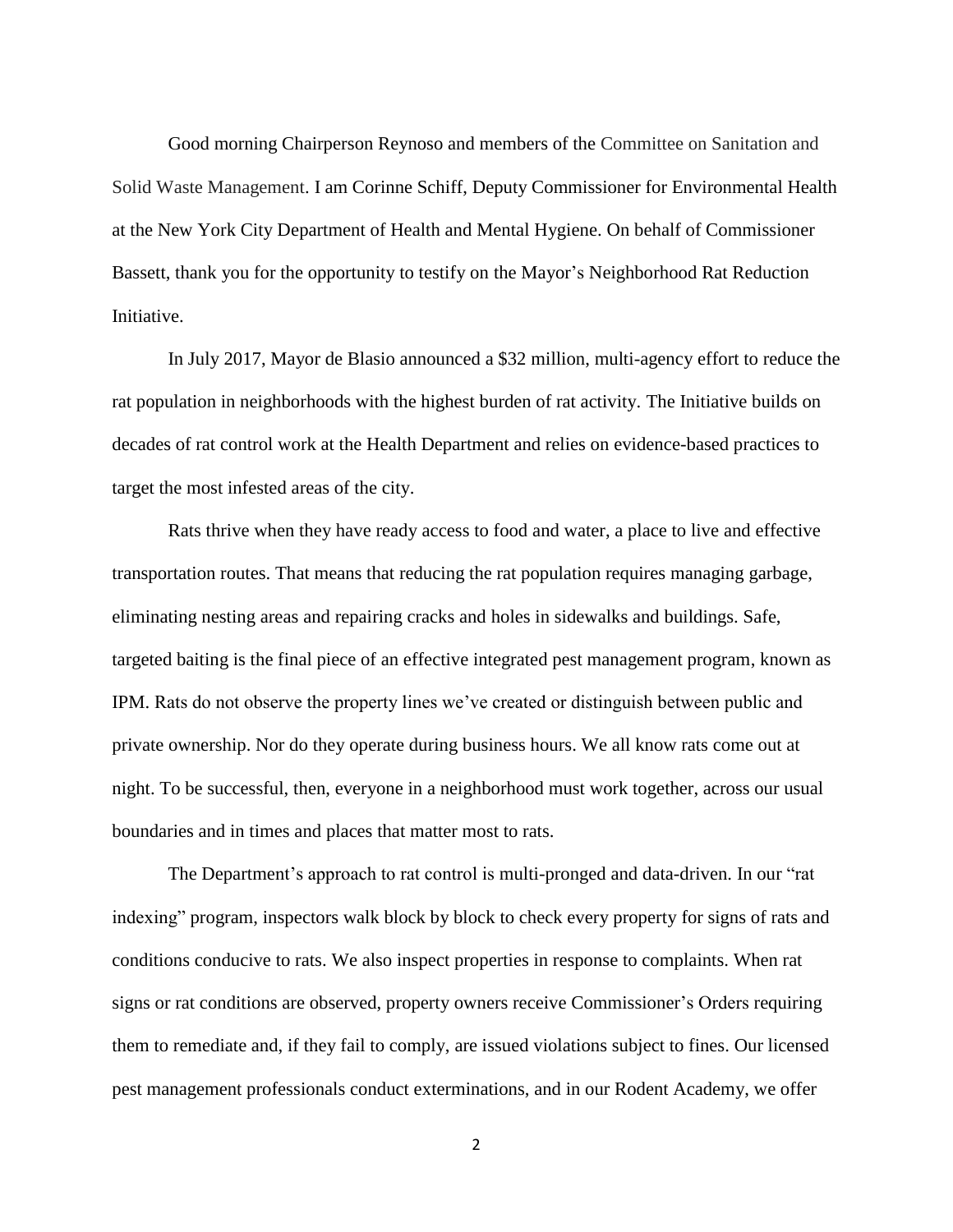free classes for property owners and managers to learn IPM techniques. We publish guidance materials in multiple languages on rat reduction and prevention, and we make inspection results available online on the Rat Information Portal.

Our inspection data enables the Department to analyze which neighborhoods in the City carry the heaviest rat burdens. Using those data, and knowing that successfully combatting rats requires collaboration, in 2015 the Department dramatically expanded its pilot Rat Reservoir program to bring enhanced rat control to 45 communities across the City.

A Rat Reservoir is an area that provides an ideal ecosystem for rats; even if a significant number of rats are eliminated, the rat population is quickly replenished, making long-lasting reduction especially challenging. In each Rat Reservoir, our inspector conducts a detailed, block by block survey of rat activity and conditions that can support rats; and a case manager trains building managers in IPM, works with Business Improvement Districts to address litter and activate neighborhood businesses, works with sister agencies to address issues on public property, and provides technical assistance to property owners ordered to remediate. Where a property owner fails to comply with a Commissioner's Order to conduct baiting, the Department's pest management professionals will conduct those exterminations and bill the owner for the work.

The Rat Reservoir Program has had excellent results. In just over two years, ten of the 45 Rat Reservoirs – more than 20% – launched in 2015 have "graduated," and we've achieved an 80% reduction of rat signs and conditions conducive to rats in 15 of the parks within the Rat Reservoirs. We continue to monitor areas that have been graduated to ensure that the reductions in rat activity are maintained.

We know that some areas of the city, though, need even more intensive support to

3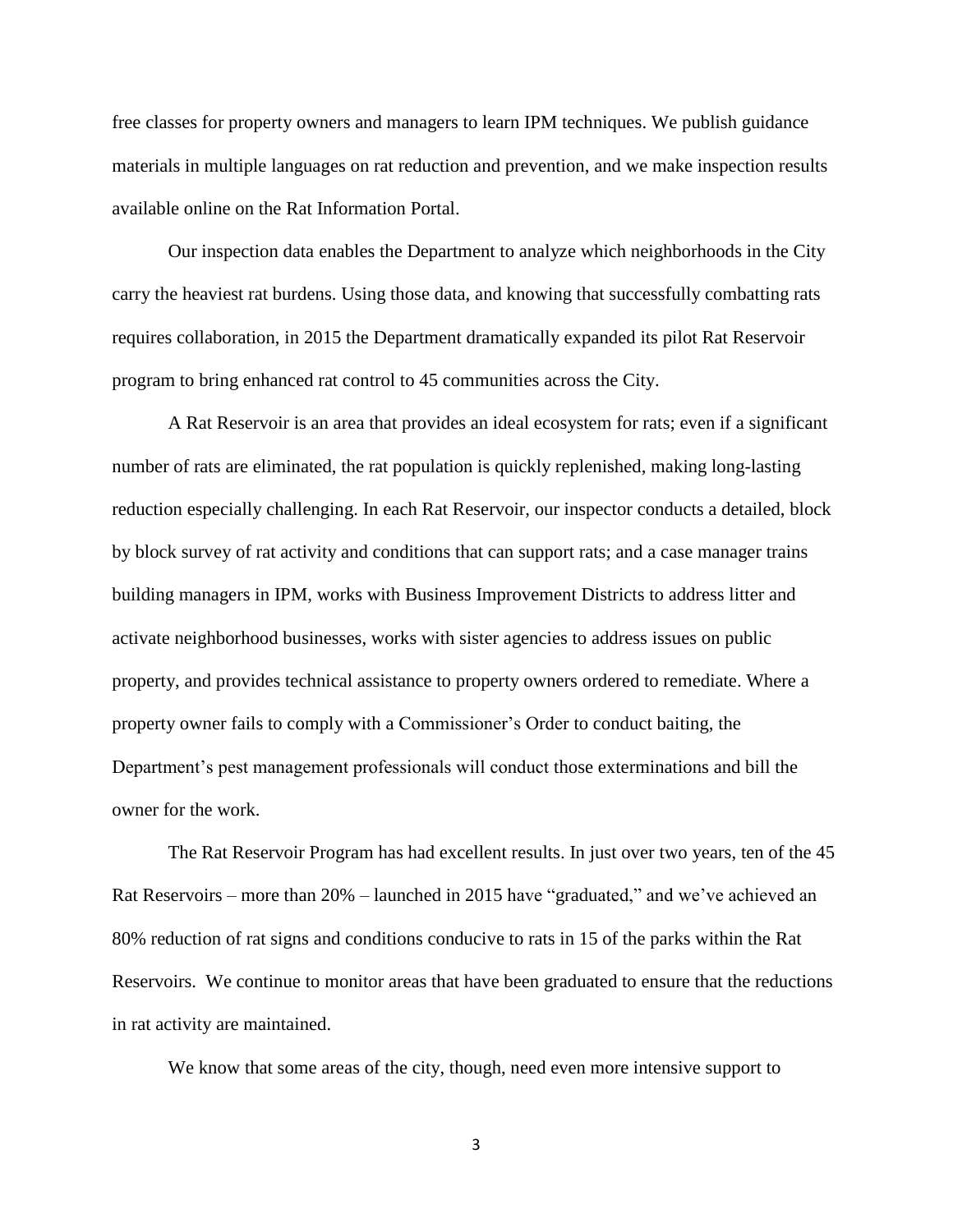address the underlying, structural and behavioral conditions that support high rat populations. In July of 2017, the City launched the Neighborhood Rat Reduction Initiative, which expanded the areas of focus around 15 Reservoirs located in core areas of the Bronx, Brooklyn and lower Manhattan. These three areas – the Grand Concourse in the Bronx; Bushwick and Bedford Stuyvesant in Brooklyn and the East Village, Lower East Side and Chinatown in Manhattan – have higher rates of rat activity than other areas of the city. The Neighborhood Rat Reduction Initiative includes a renewed focus on reducing rat activity within NYCHA developments, around schools, and in parks in these designated areas and has a broad focus on reducing rats' access to food.

The Mayor's Neighborhood Rat Reduction Initiative brings together multiple city agencies to provide that concentrated effort. This portfolio of work includes improving garbage management through increased trash pick-ups, placement of rat-proof and rat-resistant waste containers in parks and on sidewalks, placing new trash compactors in NYCHA developments, and improving school garbage management. Under the Initiative, a stoppage team is repairing cracks and holes to make it harder for rats to emerge above ground, and concrete rat pads will cover dirt basement floors in NYCHA to eliminate nesting areas. Multi-agency inspections in buildings with significant rat activity are holding private-property owners accountable, and targeted exterminations in parks and other city-owned infrastructure will help eliminate rats. We were excited to announce just yesterday the Health Department is launching dry ice extermination in parks, a method that promises to be extremely effective at killing rats quickly and painlessly, while also avoiding secondary effects on wildlife such as hawks.

We are confident that this comprehensive effort to address neighborhoods burdened by high rat activity will achieve long-term improvements. But we can only truly succeed if everyone

4